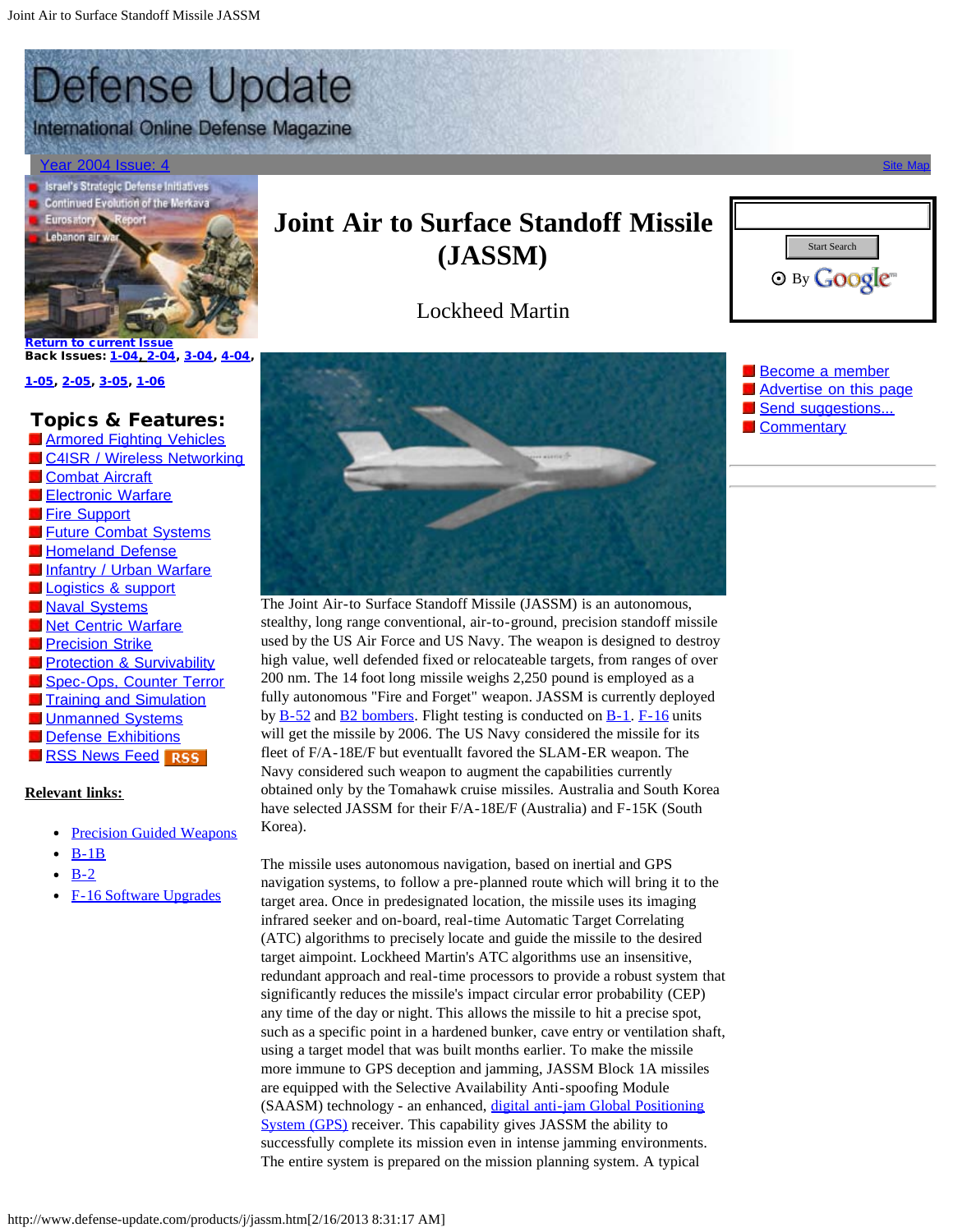mission can be planned in less than 30 minutes. JASSM is equipped with a 1,000 lb dual mode blast-fragmentation penetrator warhead for maximum effect against soft or hard targets. The missile is designed to fly low-level terrain following flight path, which enables effective bypassing of most enemy defenses. The advantages of its low observable properties ensure its survivability during the missile ingress to the target. The missile is also prepared to engage enemy jammers.

One of the unique features of the current model of JASSM is its capability to send back a sequence of pre-strike images of the target, just before impact. Such information provides partial battle damage assessment ([BDA\)](http://www.defense-update.com/features/du-4-04/strike-bda.htm) capability and eliminates the need to send dedicated recce assets to verify the results of the strike.

Further improvements of JASSM ER will include an improved engine and larger fuel capacity, and an improved two-way datalink which will provide flexible re-targeting of the missile, including tracked, moving maritime targets. The ER version maintains the same outer mold lines of the stealthy airframe, which makes JASSM extremely difficult for air defense systems to engage. It also retains the dual-mode penetration and blast fragmentation warhead of the baseline JASSM missile. This capability will transform JASSM into a network-enabled system, providing in-flight re-routing, retargeting, or aimpoint refinements and blue-force tracking, to eliminate fratricide risks. The introduction of the JASSM-ER will also provide limited loitering capability or further range extension beyond 500nm. Loitering will enable planners to more flexibly integrate JASSM with other means of attacks, such as decoys, defense suppression weapons etc. Flight testing for JASSM-ER began in mid-2006 and initial fielding is expected with B-1B squadrons by 2013. The U.S. Air Force plans the total procurement of 4,900 JASSMs - both the 200 nautical-miles basic weapon and 500 nm JASSM-ERs. By late 2009 the weapon successfully completed six successful flight demonstration tests at White Sands missile testing range in New Mexico. During the latest flight test, the missile was released from a B-1B aircraft and flew a preplanned course to collect data, to fine-tune navigation algorithms, and then destroyed the designated target. The flight also confirmed the missile's ability to be employed from the aft weapons bay of the B-1B. Flight testing will continue through mid-2010 in preparation for Operational Test and Evaluation, which will commence in 2011. A low-rate initial production decision is anticipated in 2011. The JASSM-ER missile is being integrated on the B-1B with Initial Operational Capability planned for early 2013. The JASSM-ER design is compatible with the B-2, B-52, and F-16 aircraft that currently deploy JASSM. Acquisitions are expected to last through 2018.